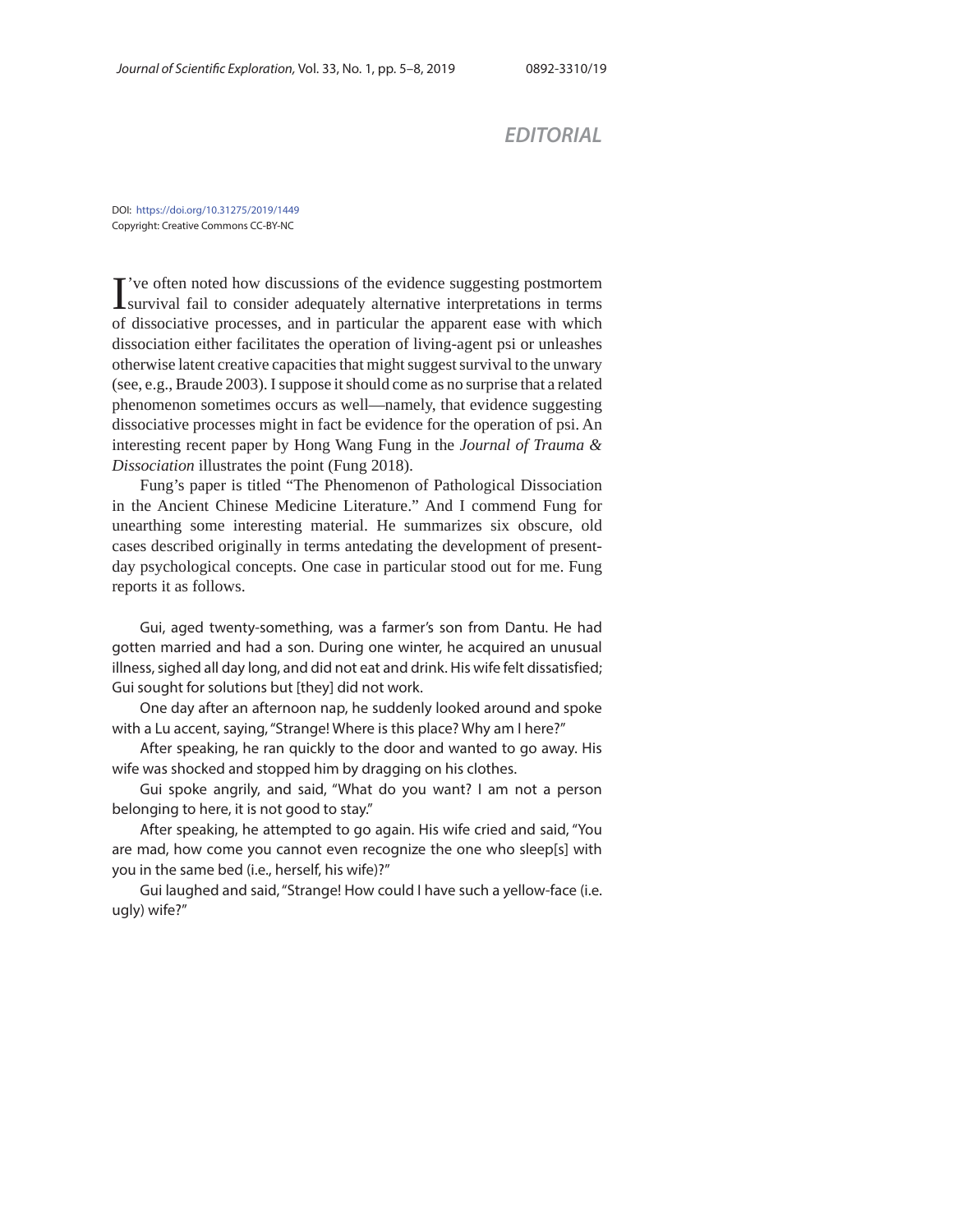6 *Editorial*



His wife became more scared, asked "So, who are you?"

Gui said, "My family name was Lee, and I am a Shandongese" (a Lu accent is the accent from Shandong). "You do not know me, why do you see me as your husband?"

His wife said, "You are named Gui, and I am your wife, everyone living here knows that."

She also pointed to the 3-year-old crying boy and said, "This boy who is learning to speak is our son and is yours and mine. Even if you do not care about the love between husband and wife, don't you consider this boy (your son)?"

At that time, other villagers came and said the same thing to Gui, consistent with what his wife said. His wife said, "If you don't believe, why don't you look in the mirror?"

Gui said "good" and did so. He was shocked and said, "Strange! Today's me is not the 'me' from yesterday. Where is the original me?"

Both of them cried. The villagers thought it was strange too and discussed what happened.

Gui said, "I also don't know what happened. Just a while ago, I was in Shandong and napping."

The villagers and his wife thought he was just talking nonsense after being ill, and tried to give comfort to him. Yet, Gui argued that he had a wife and a concubine, several beautiful houses, and a lot of books, and said, "How can I stay in this dirty house?"

He still wanted to leave. His wife cried and tried to follow him. Without other ways to intervene, the villagers then sent him to the government official/court. While Gui originally was illiterate, he wrote the deposition himself, he wrote several thousand words and displayed remarkable literary talent. Finally, in the document, it is suggested that this may be the case of "li hun," in which another person's soul/spirit is possessing one's body.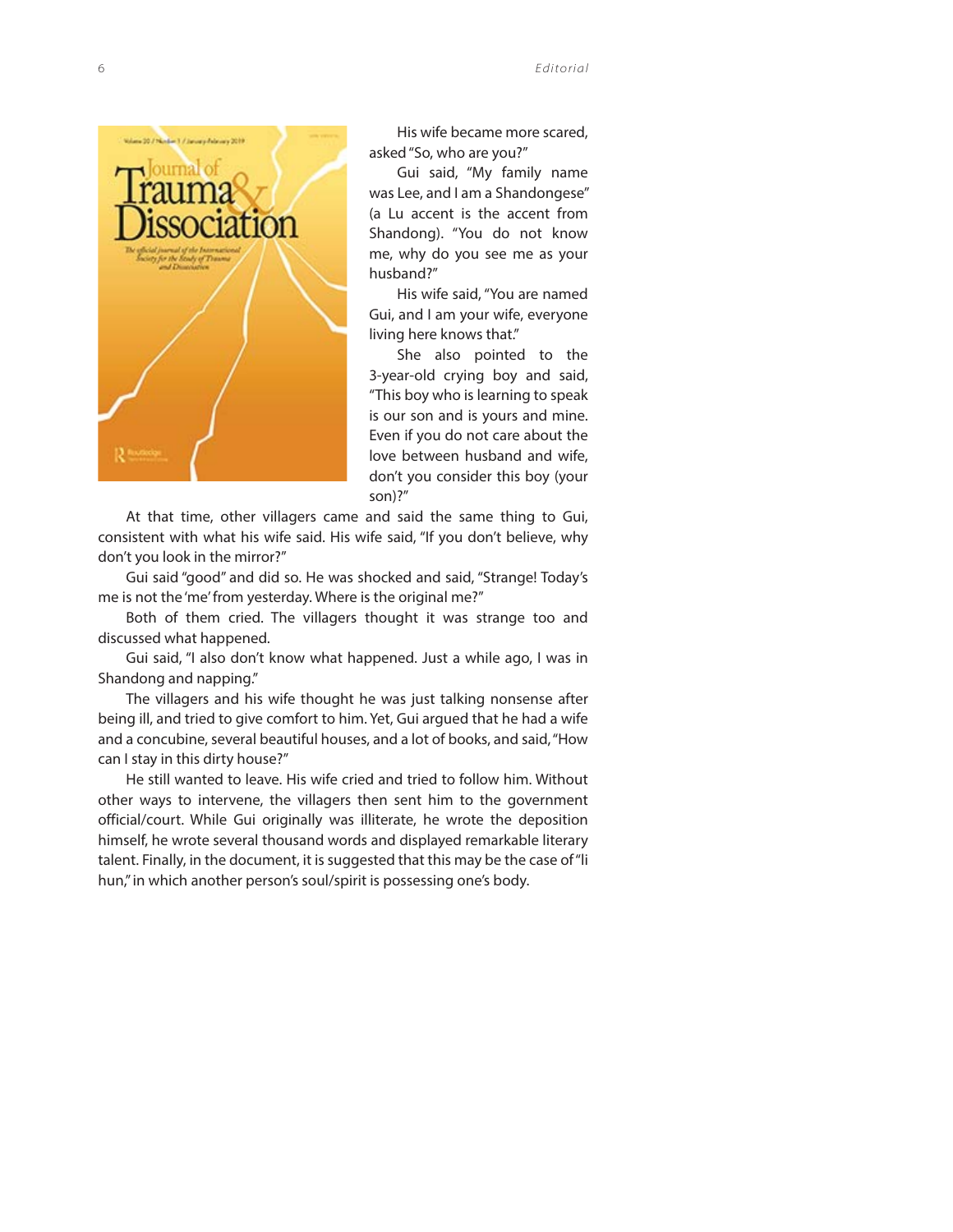In this case, it appears that the experience of Gui is consistent with contemporary clinical presentations of pathological dissociation. He suffered from amnesia as he did not remember his past and could not recognize his wife and son. He also suddenly became another person (assumed a new identity) and behaved differently, and did not recognize himself in the mirror.

Readers familiar with the parapsychological literature will see much in this case that reminds them of more familiar ostensible reincarnation and possession cases. Although Fung notes that the author of the source document considers that it might be a case of possession, Fung doesn't pursue that line of thought, and in fact he doesn't raise the question of whether anyone made an effort to confirm the current or prior existence of Lee, Gui's apparent alternate identity. On the contrary, Fung asserts that Gui "was *very likely* to have suffered from dissociative amnesia and identity alteration; he could not recognize his family members, and he did not even know his identity" (p. 84, emphasis added). I'm presuming, by the way, that Fung would, quite properly, not consider genuine possession to be a dissociative process. Now, granted, the concept of dissociation is difficult to unravel precisely (for a discussion of the concept of dissociation, see Braude 2009). But whatever, exactly, we take dissociation to be, presumably it should be analyzed entirely in terms of processes happening within the person. By contrast, possession (if genuine) requires the causal intervention of an outside agent.

It's regrettable that Fung (and evidently the original author) failed to consider the seemingly crucial piece of information concerning Lee's identity. One naturally would like to know whether the original author had some basis (other than mere theoretical possibility) for considering possession as an option. And since many elements of the case parallel familiar features of ostensible reincarnation cases, it's likewise somewhat surprising that neither author considered that as well. Nevertheless, this case—frustrating though it may be—reminds us that older documents may be a rich source of information concerning the operation not just of dissociation but also of psi in everyday contexts. And that latter possibility remains an important avenue of inquiry if we're ever to have a decent idea of what it is we're trying to study in more formal, experimental contexts and whether those contexts are even appropriate for eliciting the phenomena.

**—STEPHEN E. BRAUDE**